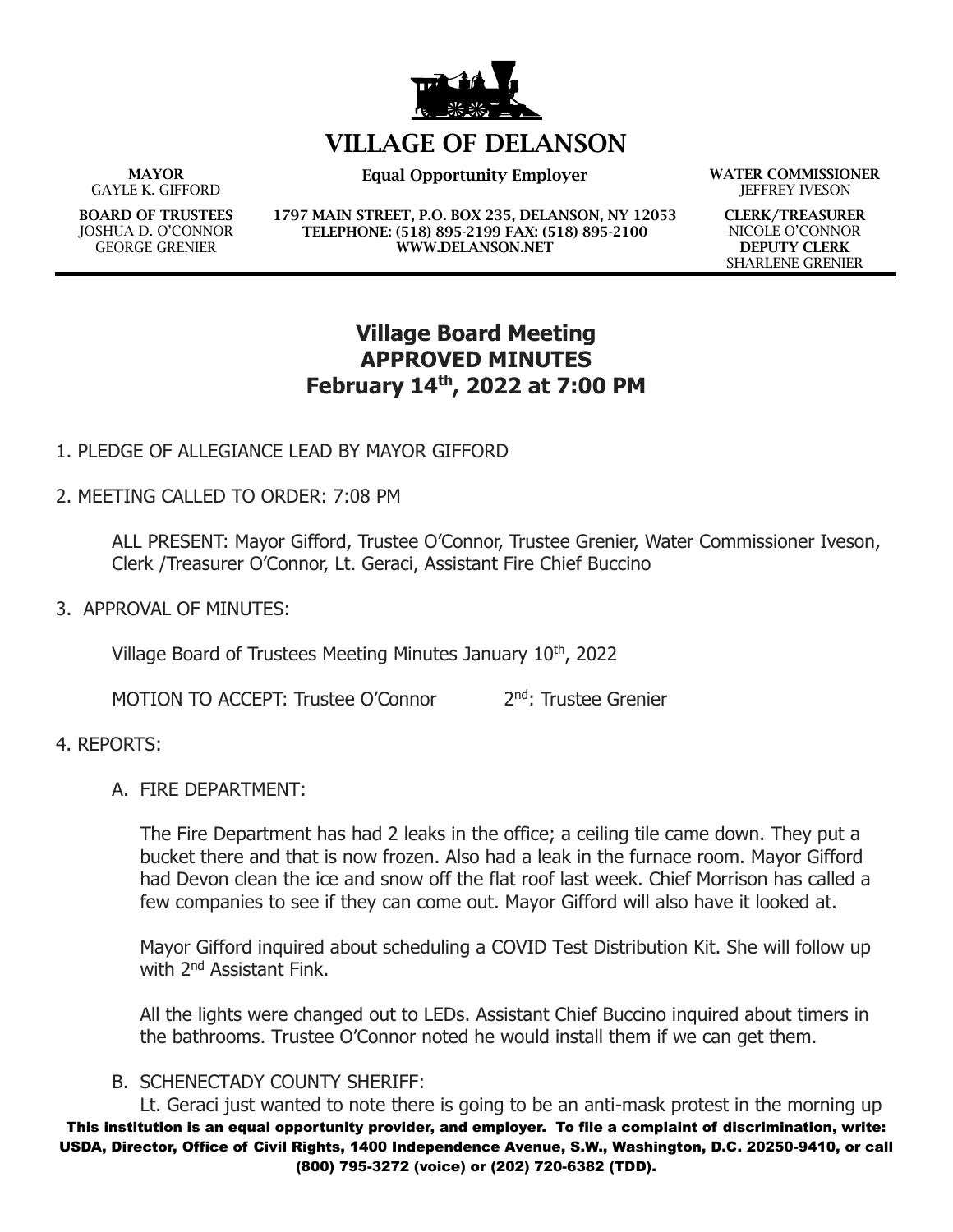at Shafer Park.

C. TREASURER/CLERK:

Budget season has started. Been busy in the office. The Clerk/Treasurer, Deputy Clerk and Mayor will be meeting quarterly.

D. DEPUTY CLERK: Reports submitted

Trustee O'Connor makes a motion for destruction of records dated February 2<sup>nd</sup>, 2022. Trustee Grenier seconds.

E. WATER DEPARTMENT:

Water Commissioner Iveson noted Lamont Engineering sent back the upper reservoir project and wanted to know status. Trustee O'Connor noted we cannot put together a workplan without a delineation. We cannot get a permit for the wetland delineation until the snow is gone.

DEC will do a wetland delineation, but likely won't do it until later in the spring. Trustee O'Connor thinks Lamont Engineering could do an estimation prior to having this delineation. Next logical step is to do a feasibility study, which would be an estimate. Trustee O'Connor will follow up with Jason Preisner at Lamont Engineering to discuss next steps.

Water Commissioner Iveson has been searching for the water main break; still hasn't found it. He has someone from Rural Water coming out again tomorrow with his correlator to search again.

Water Commission Iveson is seeing a large savings using the chemical makeup he is currently using.

J&H missed a sample that Water Commissioner Iveson submitted. He assumes he will get an operator error on the report as a result. He has already called DOH regarding the issue.

- F. PLANNING BOARD: No update. We have not been receiving their minutes. Dan Lindh will work on getting those to us.
- G. ZONING BOARD OF APPEALS: No update.
- H. PUBLIC WORKS: Plowing & salting.
- I. BUILDING MAINTENANCE: Devon is keeping the front cleared. Also had him clean off the ice and snow from the roof.
- J. PARKS: No update.
- K. BUILDING INSPECTOR: Mayor Gifford has reached out to Dale Warner, asking him to check on the industrial park properties.
- L. DOG CONTROL: Report received; nothing in the village.
- M. TRUSTEES PROJECTS:

This institution is an equal opportunity provider, and employer. To file a complaint of discrimination, write: USDA, Director, Office of Civil Rights, 1400 Independence Avenue, S.W., Washington, D.C. 20250-9410, or call (800) 795-3272 (voice) or (202) 720-6382 (TDD).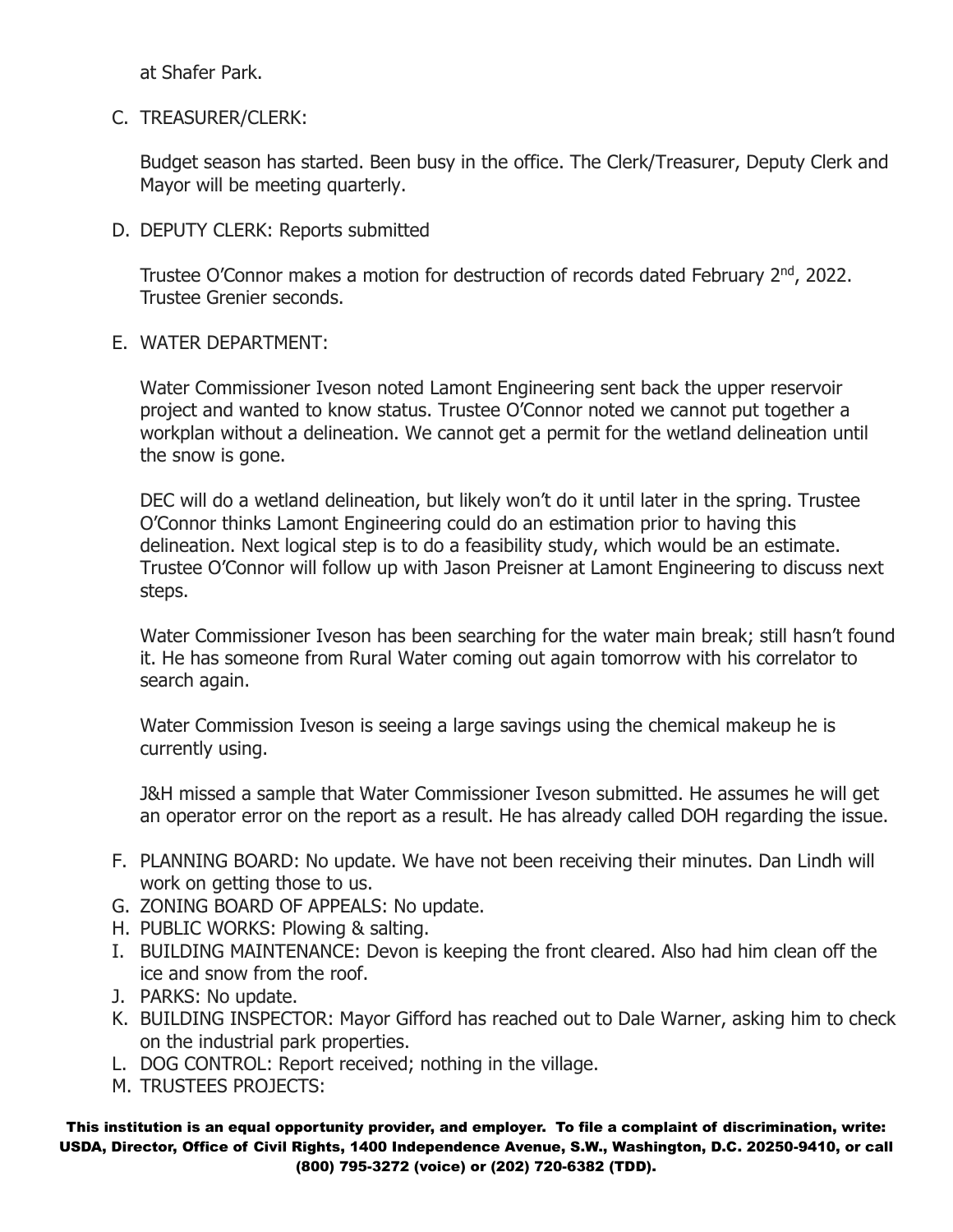Trustee Grenier noted National Grid tag 5-1A is out – right in front of the school.

- 5. COMMUNICATIONS AND PETITIONS: PRIVILEGE OF THE FLOOR TO THE PUBLIC: 9:12 PM
- 6. OLD BUSINESS:
	- A. CHIPs Projects

Trustee O'Connor spoke with Chris Longo, following up on their meeting to review paving the roads. Chris Longo stated prices are volatile right now; he said if we want to proceed with the project, we need to go ahead and start putting together the bid package. Trustee O'Connor is waiting for examples from Chris of other bid projects.

- B. FEMA Projects discussed above.
- C. Unsafe Buildings no update.
- D. Railroad Lease Fees Trustee O'Connor will follow up with Jamie.
- E. 2022 Proposed County-Wide Shared Services Property Tax Savings Plan no update
- F. COVID-19 Test Kits and Mask Distribution

The Village has held two test kit distribution events. Mayor Gifford will follow up with 2<sup>nd</sup> Assistant Chief Fink about the fire department also doing a distribution.

- G. EPA Administrative Order Update need to set up a conference call with the EPA. Mayor Gifford will schedule and let Water Commissioner Iveson and the trustees know. Tentatively scheduled for 2/23 at 4:00.
- 7. NEW BUSINESS:
	- A. Resolution 2022-2-1: Schenectady County All Hazard Mitigation Plan

Trustee O'Connor - aye Trustee Grenier - aye Mayor Gifford - aye

Resolution is passed. Clerk/Treasurer O'Connor to scan a signed copy of the signed resolution to Mayor Gifford to forward on as needed.

- B. 2022-2023 Budget
	- a. Departmental Budget Request
	- b. Schedule Budget Workshop scheduled for 2/28 at 6:00 pm
- C. Execute Intermunicipal Highway Contract

Trustee O'Connor makes a motion to have Mayor Gifford executive all three contracts with the Town of Duanesburg. Trustee Grenier seconds.

D. Execute Intermunicipal Building Inspector Contract – see above

This institution is an equal opportunity provider, and employer. To file a complaint of discrimination, write: USDA, Director, Office of Civil Rights, 1400 Independence Avenue, S.W., Washington, D.C. 20250-9410, or call (800) 795-3272 (voice) or (202) 720-6382 (TDD).